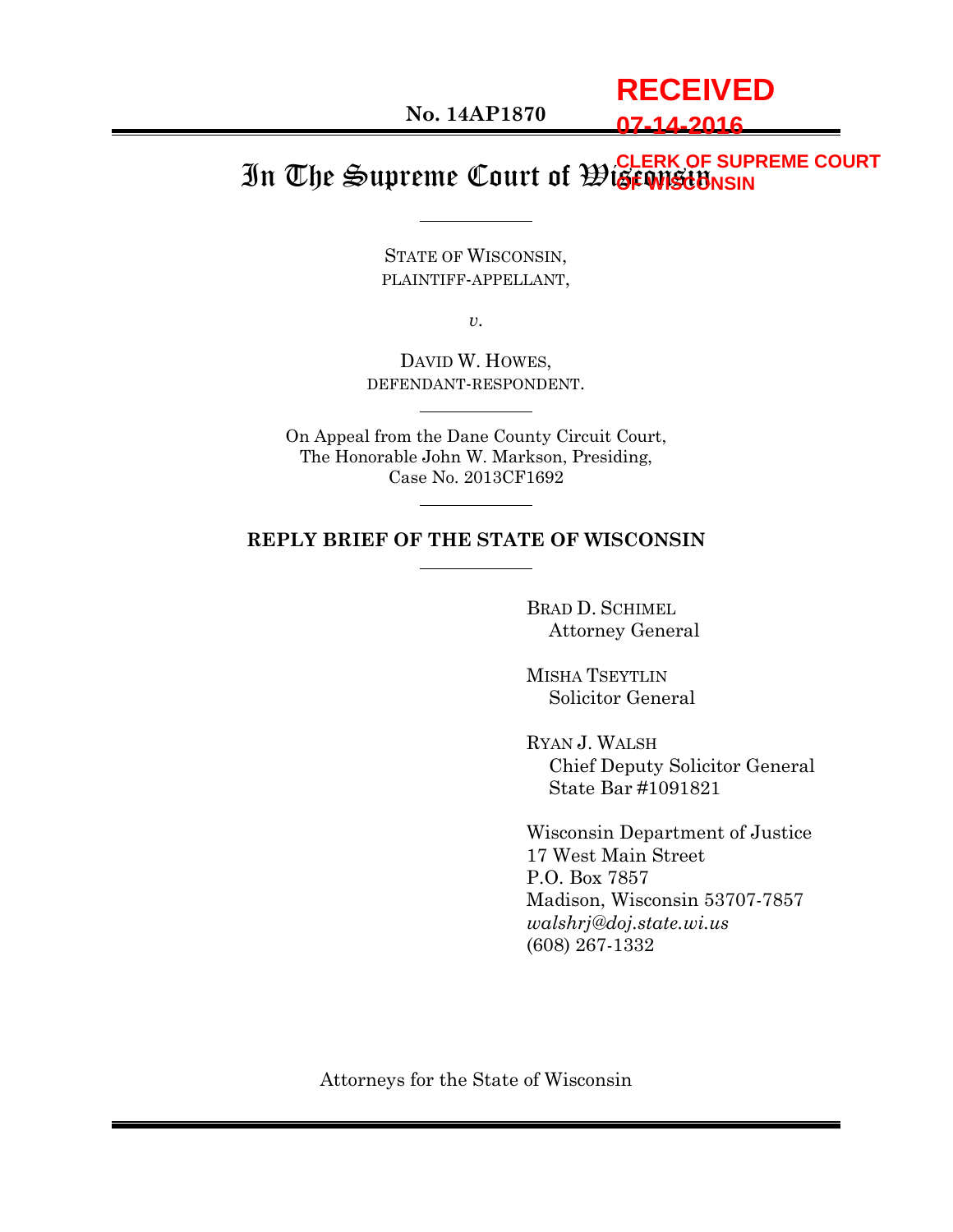# **TABLE OF CONTENTS**

| II. <i>Birchfield</i> Reinforces The Constitutionality of Wisconsin's                                  |
|--------------------------------------------------------------------------------------------------------|
| III. A Motorist's Consent Is Revocable, And The<br>Presumption Of An Unconscious Motorist's Consent Is |
|                                                                                                        |
|                                                                                                        |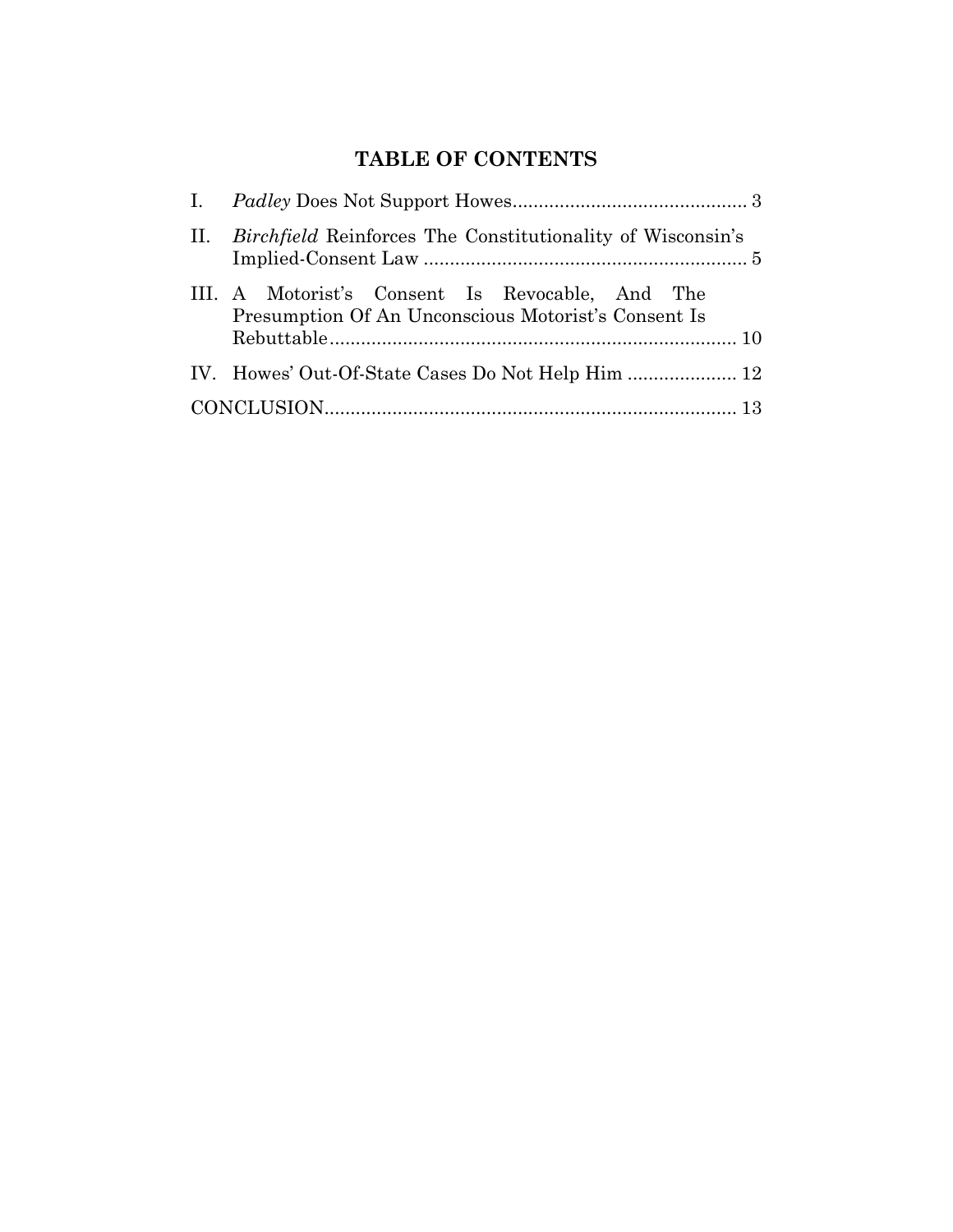As the Supreme Court explained in June, "[i]t is well established that a search is reasonable when the subject consents, and that sometimes consent to a search need not be express but may be fairly inferred from context." *Birchfield v. North Dakota*, 579 U.S. \_\_\_, 2016 WL 3434398, at \*26 (2016) (citation omitted); *see* Opening Br. 22–25. The unconscious-driver provisions of Wisconsin's implied-consent law permit just such a "fair infer[ence]." *See* Wis. Stat.  $§ 343.305(3)(ar), (3)(b).$  When a motorist exercises the privilege of driving on state highways against the backdrop of that statute, he accepts that, if a police officer were to find him unconscious at a crash site and suspect him to be drunk, the officer could infer that the motorist (when conscious) had consented to tests of his blood-alcohol content (BAC) subject, of course, to circumstances showing that the motorist (when conscious) had revoked consent.

Under the Fourth Amendment, consent is effective so long as the government has not coerced it. Here, it is voluntary. Opening Br. 27–29. The State does not force anyone to take to its highways. Nor does it require drivers to maintain the consent communicated by that conduct. And putting drunk-driving suspects to a choice—either maintain consent or lose the operating privilege—is "unquestionably legitimate" and not "coerc[ive]." *South Dakota v. Neville*, 459 U.S. 553, 560, 564 (1983).

It is little wonder, then, that this Court's precedents and "prior opinions [of the U.S. Supreme Court] *have*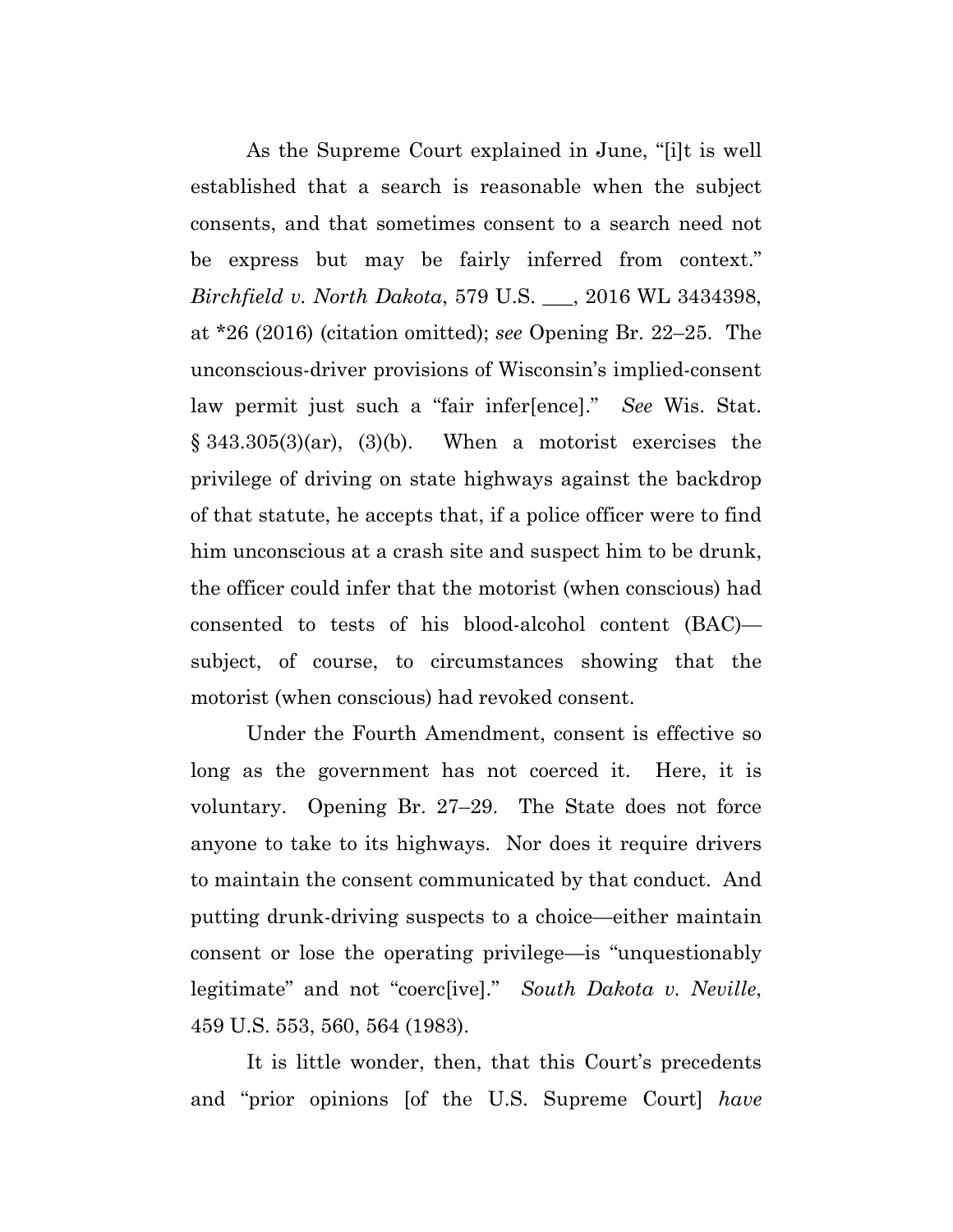*referred approvingly"* to implied-consent laws such as Wisconsin's, *Birchfield*, 2016 WL 3434398, at \*26 (emphasis added); Opening Br. 16–22. For these reasons and others, the challenged statute, on its face and as applied, is constitutional. Opening Br. 16–37.

In his Response Brief, Howes does not dispute many of the State's arguments. He concedes that consent may be implied by conduct, Response Br. 14, and does not dispute that uncoerced consent is voluntary. (Indeed, Howes addresses not *a single authority* cited in Parts II.A.1 and II.A.2 of the State's brief, which establish the statute's constitutionality under the consent doctrine.) Nor does Howes disagree that driving on state roads is voluntary, or that imposing a civil penalty on revoking consent is not coercive, *see* Response Br. 10. Howes likewise does not dispute the State's interests in prosecuting drunk driving and quickly securing evidence of intoxication. Nor does he question that getting a warrant "is not an effective alternative" or that "blood samples are the most direct and accurate evidence of intoxication." Opening Br. 32–34 (citation omitted). Similarly, he does not dispute that drunk driving reduces a motorist's expectation of privacy, that an arrest further diminishes this expectation, and that immediate testing minimizes intrusion by occasionally freeing the innocent. Opening Br. 34–35, 37.

Instead, Howes' brief makes four main points: (I) the court of appeals' decision in *State v. Padley*, 2014 WI App 65,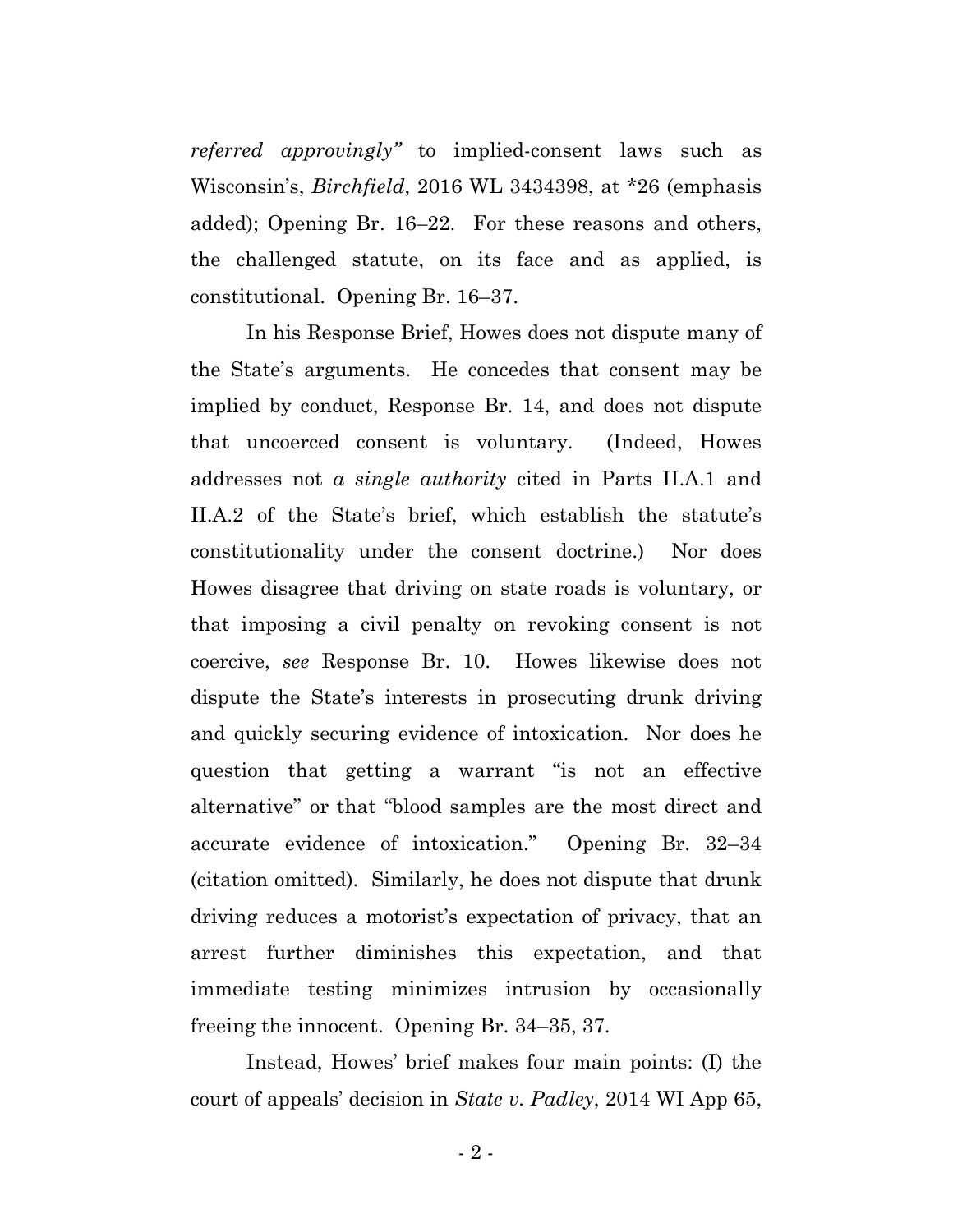354 Wis. 2d 545, 849 N.W.2d 867—which *upheld* the constitutionality of the implied-consent statute—somehow "controls" how this Court must decide this case, and requires affirmance; (II) notwithstanding what the U.S. Supreme Court *said* in *Birchfield*, the Court's opinion shows that the implied-consent law is unconstitutional; (III) the statutory presumption of an unconscious driver's consent is somehow irrebuttable; and (IV) many out-of-state authorities support his challenge. Each point is mistaken.

#### <span id="page-4-0"></span>**I.** *Padley* **Does Not Support Howes**

Howes' leading argument is that *Padley*—a court of appeals case that he discusses at length—is "control[ling] here," Response Br. 15 n.10, and establishes that implied consent categorically falls short of the "actual" consent necessary to permit a search under the Constitution, *e.g.*, Response Br. 2. Both statements are incorrect.

To the extent that this Court truly owes deference to a lower court decision on the constitutionality of a state statute, only the *holdings* of the court of appeals carry precedential weight. *See Cook v. Cook*, 208 Wis. 2d 166, 186, 560 N.W.2d 246 (1997). Yet, as the *Padley* opinion makes clear, the court made no holding whatsoever on the validity of the implied-consent law's unconscious-driver provisions. 354 Wis. 2d 545, ¶ 39 and n.10. Rather, *Padley* held that a conscious defendant's contemporaneous consent to a search is voluntary, notwithstanding that she is told that "the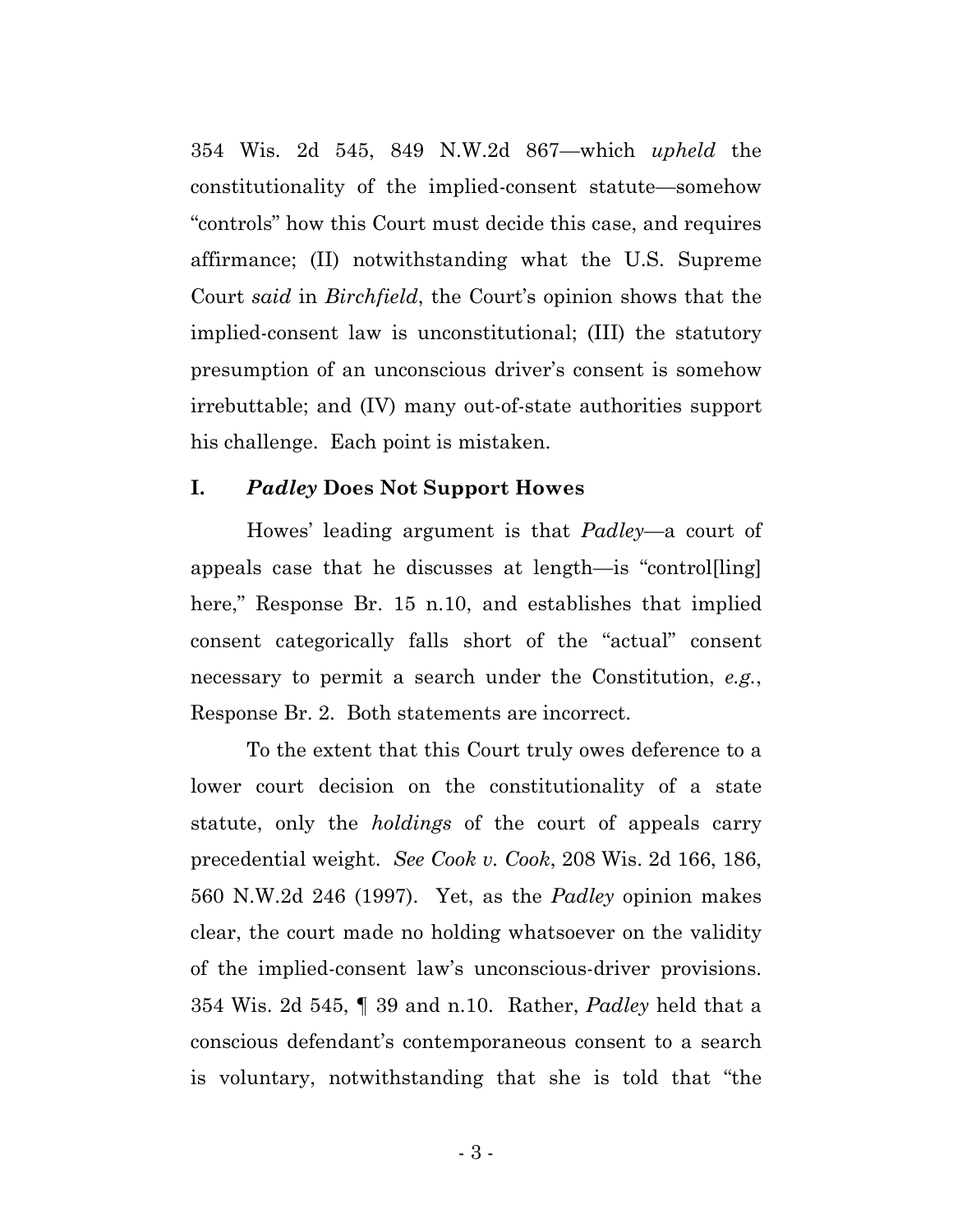alternative" to consent is "a [civil] penalty." *Id.* ¶ 72. The court also rejected a facial attack "premised on the inaccurate view that Wisconsin's implied consent law," like the laws of some other States, "*require[s]* a driver to submit to a search." *Id.* ¶ 44 (emphasis added). As the court recognized, the statute gives all motorists a *choice* between consenting "or withdrawing 'implied consent' and suffering implied-consent-law sanctions." *Id.* ¶ 42. Those holdings are entirely consistent with the State's argument here.

Nevertheless, Howes relies on three (dicta-ridden) paragraphs from *Padley* that describe how implied consent works in conscious-driver cases. *E.g.*, Response Br. 7–8. But that description does not conflict with the State's argument, especially if one reads *Padley*'s use of the term "actual consent" reasonably to mean simply "contemporaneous, express consent." When the conscious driver is arrested, the best indication of whether he *presently* consents to a search is not whether he should be understood to have consented *at some prior time* but whether he consents *now*. So if the conscious driver agrees to a search, his consent is no longer "implied" but is (as *Padley* states) "actual," meaning *contemporaneous* and *express*. 354 Wis. 2d 545, ¶ 38. But that does not mean that his earlier implied consent (even though no longer especially probative of his present intentions) simply is, or was, a fiction. If so, it would make no sense to say that, when a conscious driver contemporaneously refuses to be tested, he "*withdraws*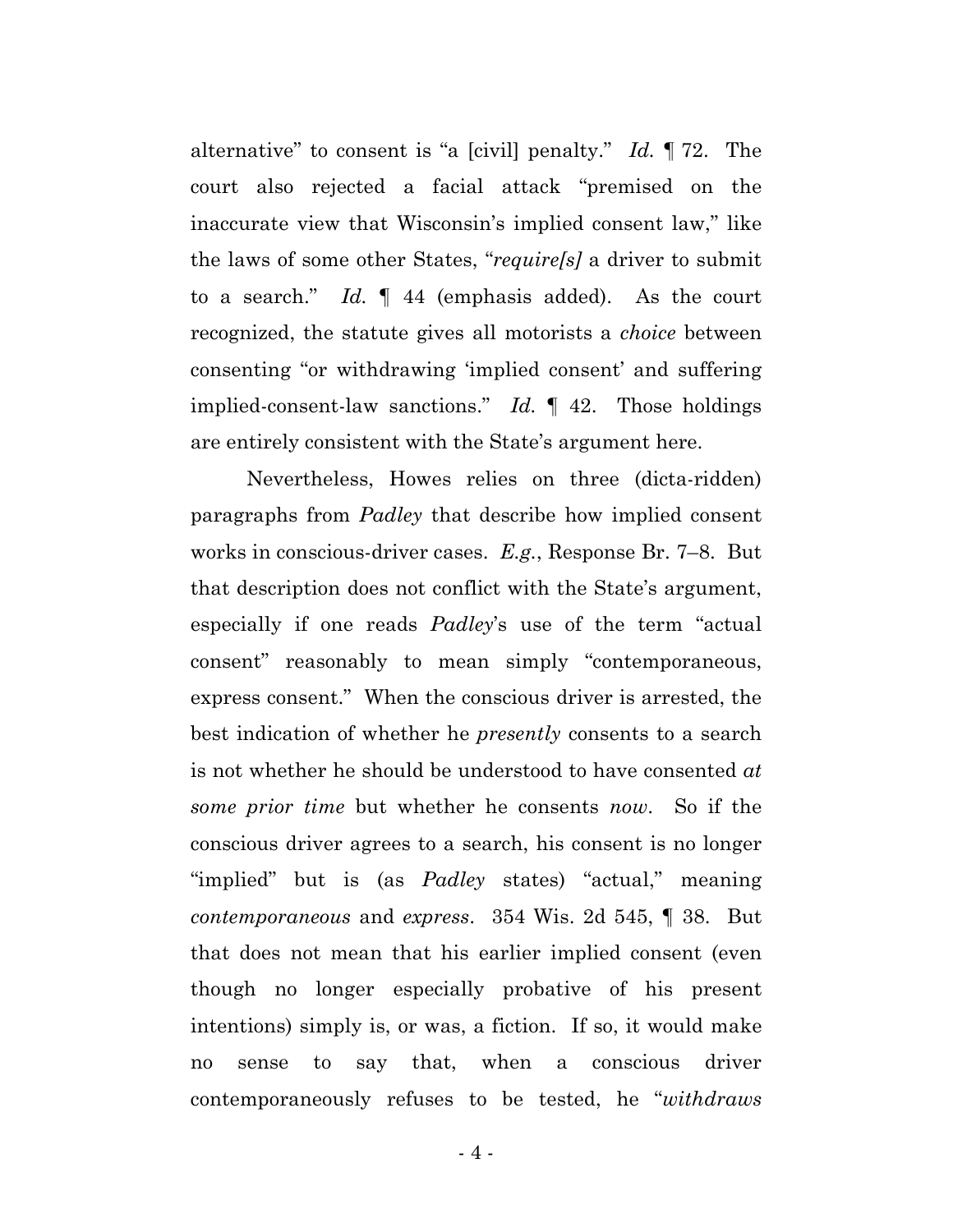'implied consent.'" Yet, that is precisely how *Padley* put it. *Id.* (emphasis added) (citing cases recognizing the reality of implied consent).1

In a footnote, the court wondered whether "there *may be* tension" between its understanding of consent and the text of the unconscious-driver provisions. *Id.* ¶ 39 n.10 (emphasis added). But it did not "address this tension further." *Id.* So, whether or not the State is correct to perceive no *necessary* "tension" at all, *Padley*'s dicta remain dicta. They do not bind this Court.

### <span id="page-6-0"></span>**II.** *Birchfield* **Reinforces The Constitutionality of Wisconsin's Implied-Consent Law**

Howes also argues that *Birchfield* confirms the invalidity of Wisconsin's implied-consent law. The opposite is true.

A. Although Wisconsin's implied-consent law imposes only civil penalties on revocations of consent, other States go further, providing that "motorists lawfully arrested for

 <sup>1</sup> Howes argues that, under the State's view, reading the "Informing the Accused" form to a conscious suspect would be "superfluous," because the driver would have already consented to the search by driving. Response Br. 13. Howes is mistaken. Under the statute's *conscious*-driver provisions, the fact of a suspect's consent is not presumed but rather is discerned principally from his contemporaneous response to the "Informing the Accused" form—evidence that is especially probative of a suspect's present intentions, but that is obviously unavailable when the suspect is unconscious. *Supra* pp. 4–5. Additionally, the "Informing the Accused" warnings serve the purpose of honoring the suspect's "right to withdraw one's consent." *United States v. Carter*, 985 F.2d 1095, 1097 (D.C. Cir. 1993).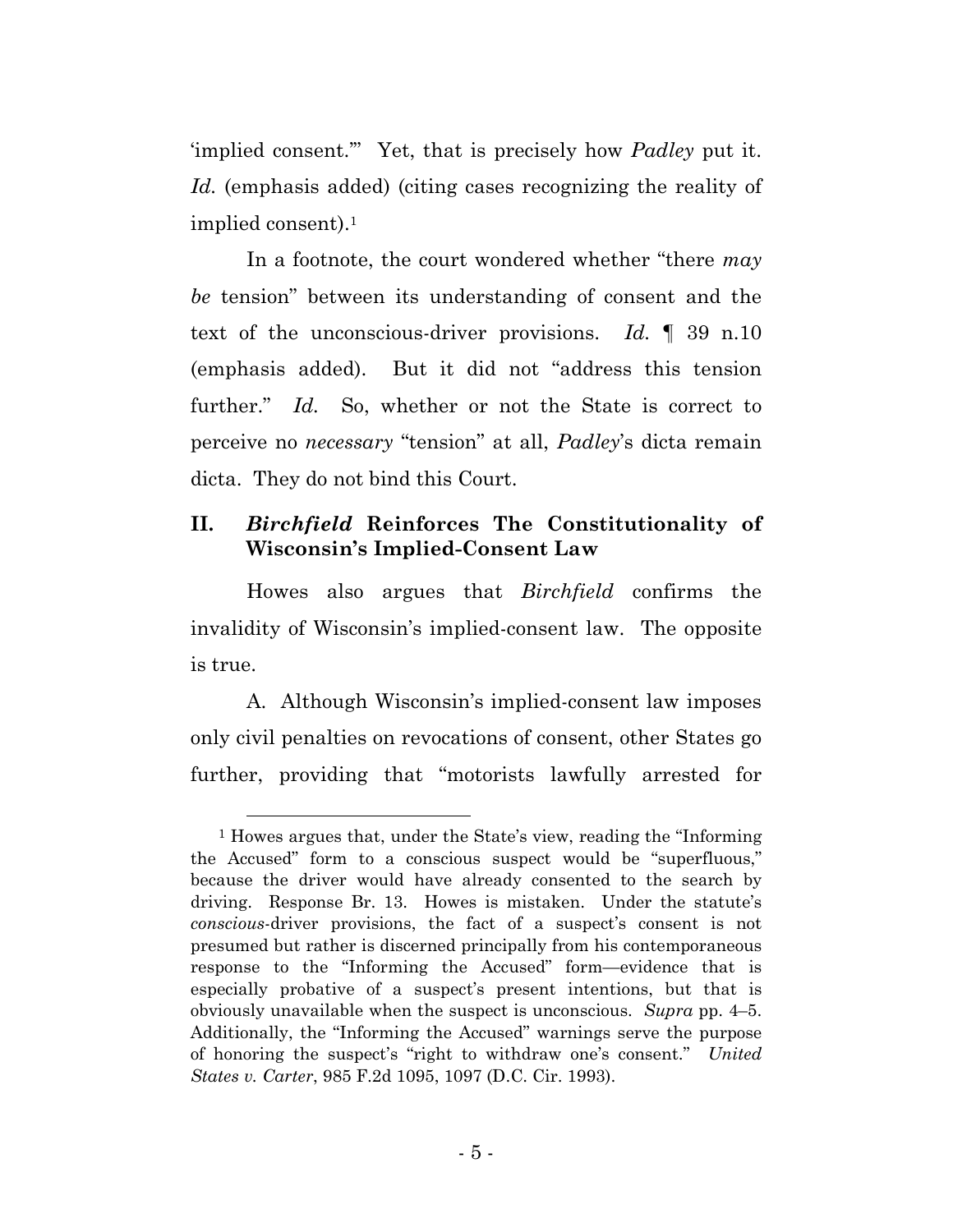drunk driving may be convicted of a crime . . . for refusing to take" a warrantless chemical test. *Birchfield*, 2016 WL 3434398, at \*11. *Birchfield* considered the constitutionality of those *criminal* laws.

The Court gave a two-part answer to the question of whether the Fourth Amendment permits the police to "*compel* a motorist to submit" to warrantless blood and breath tests on penalty of criminal punishment. *Id.* at \*12 (emphasis added). First, because the search-incident-toarrest doctrine categorically justifies breath tests, States can criminalize the refusal to undergo one. *Id.* at \*27. But since neither the search-incident-to-arrest doctrine nor the exigent-circumstances doctrine categorically authorizes blood draws, the Court had to consider whether an impliedconsent law threatening criminal sanctions could justify a blood draw. *Id.* at \*26.

Critically, the Court distinguished that question from the one in this case:

It is well established that a search is reasonable when the subject consents, *e.g.*, *Schneckloth v. Bustamonte*, 412 U. S. 218, 219 (1973), and that sometimes consent to a search need not be express but may be fairly inferred from context, *cf. Florida v. Jardines*, 569 U. S. 1, \_\_\_–\_\_\_ (2013) (slip op., at 6–7); *Marshall v. Barlow's, Inc.*, 436 U. S. 307, 313 (1978). Our prior opinions have referred approvingly to the general concept of implied-consent laws that impose civil penalties and evidentiary consequences on motorists who refuse to comply. *See, e.g.*, *Missouri v. McNeely*, 569 U.S. \_\_, \_\_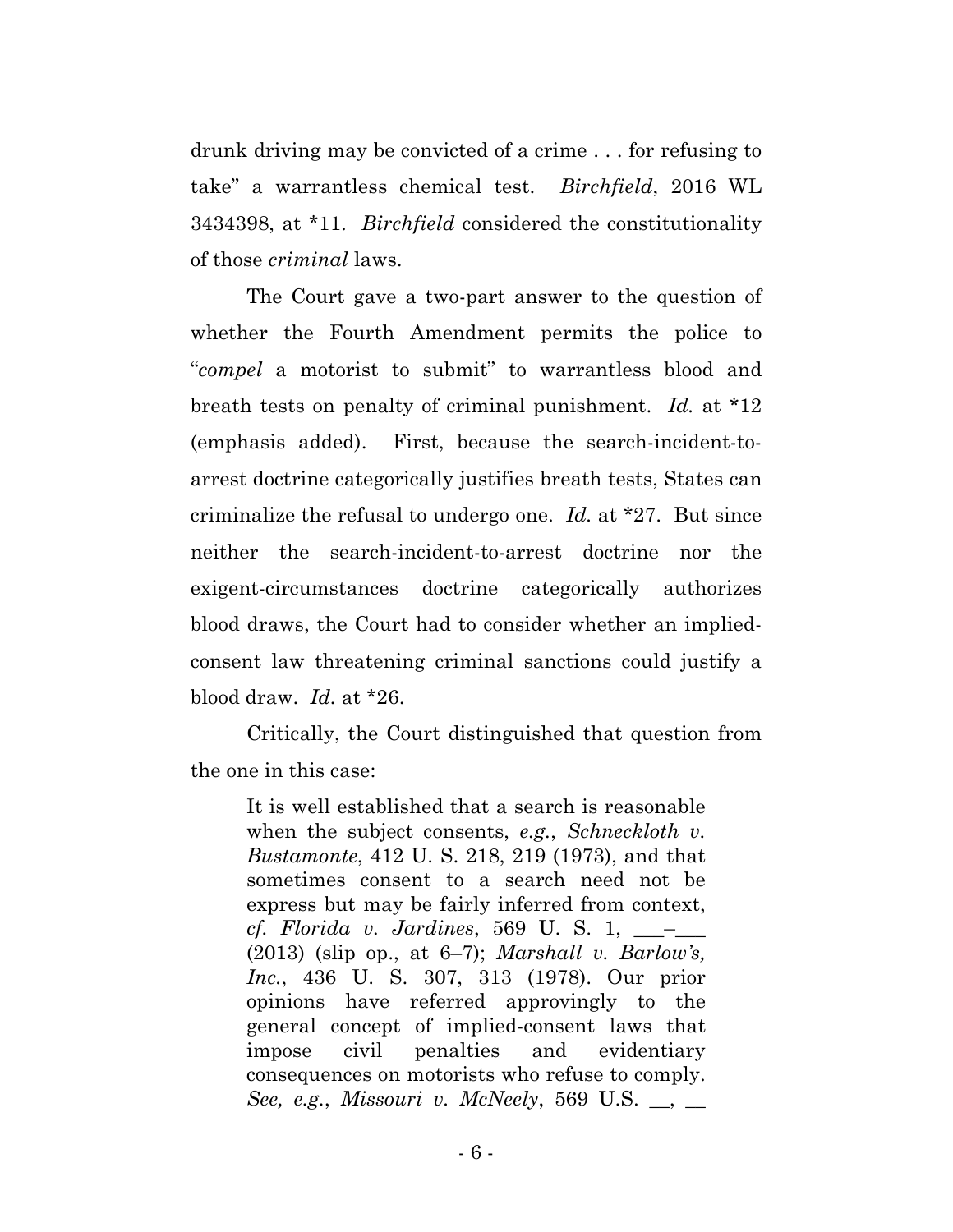(2013) (plurality opinion) (slip op., at 18); *Neville*, 459 U.S. at 560. Petitioners do not question the constitutionality of those laws, and nothing we say here should be read to cast doubt on them.

*Id.*2 Yet, "[i]t is another matter . . . to impose *criminal penalties* on the refusal to submit to such a test." 2016 WL 3434398, at \*26 (emphasis added). After all, "[t]here must be a limit to the consequences to which motorists may be deemed to have consented by virtue of a decision to drive on public roads," as the "respondents and their *amici* all but concede[d]." *Id.* The Court therefore concluded that "motorists cannot be deemed to have consented to submit to a blood test on pain of committing a criminal offense." *Id.*

The Court applied this principle to the one petitioner who had "submitted to a blood test after police told him that the [criminally enforced implied-consent] law required his submission." *Id.* at \*27. The lower court had held that the petitioner's consent was "voluntary" on the assumption that the State could categorically compel blood tests in those circumstances. But the *Birchfield* Court contradicted that assumption, instructing "the state court on remand to

 <sup>2</sup> The State's Opening Brief cited *Jardines*, two of the cases on which *Marshall* relies, *McNeely*, and *Neville* for these same propositions. Opening Br. 21–22, 24. Yet—even though the U.S. Supreme Court *also* invoked those authorities in the meantime— Howes' brief simply ignores *Jardines*, bypasses the cases cited in *Marshall*, suggests that the State's (as well as *Birchfield*'s) reliance on *McNeely* is "somewhat perverse," Response Br. 17, and, in a single sentence, dismisses *Neville* as irrelevant, Response Br. 10 n.6.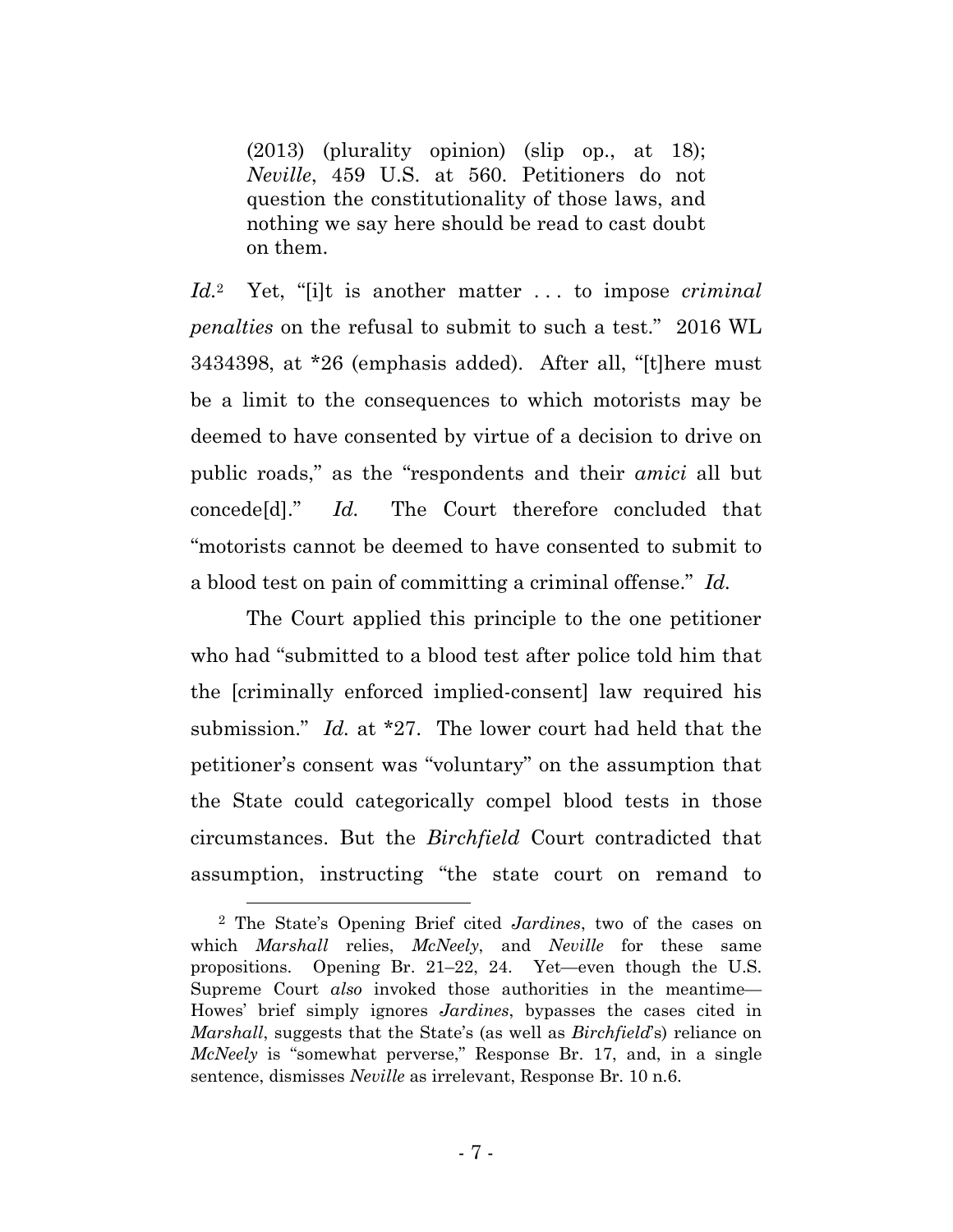reevaluate [petitioner's] consent" in light of "the partial inaccuracy of the officer's advisory." *Id.*

B. *Birchfield* yields several lessons for this case, none of which supports Howes' challenge.

*First*, *Birchfield* explicitly forecloses any argument that *Birchfield* undermines Wisconsin's implied-consent law. The Court could not have been clearer: *"[N]othing we say here should be read to cast doubt"* on that law. 2016 WL 3434398, at \*26 (emphasis added). By disregarding this directive, *e.g.*, Response Br. 15, Howes himself violates *Birchfield*.

*Second*, *Birchfield* explicitly endorses two of the State's principal arguments: that consent to a search "may be fairly inferred from context," and that several precedents "refer[ ] approvingly" to civil implied-consent laws. 2016 WL 3434398, at \*26; *see* Opening Br. 16–18, 22–25.3

*Third*, *Birchfield* confirms that *McNeely*'s holding has no effect on this case. In his brief, Howes contends that *McNeely* "control[s] here." *E.g.*, Response Br. 15 n.10. But, as *Birchfield* repeatedly confirms, "the [*McNeely*] Court pointedly did not address any potential justification for warrantless testing of drunk-driving suspects" other than exigency. 2016 WL 3434398, at \*14; *see also id.* at \*21, \*24

 <sup>3</sup> *Birchfield* also supports the State's point that, even if Howes did not consent, the evidence should be not suppressed. 2016 WL 3434398, \*27 n.9.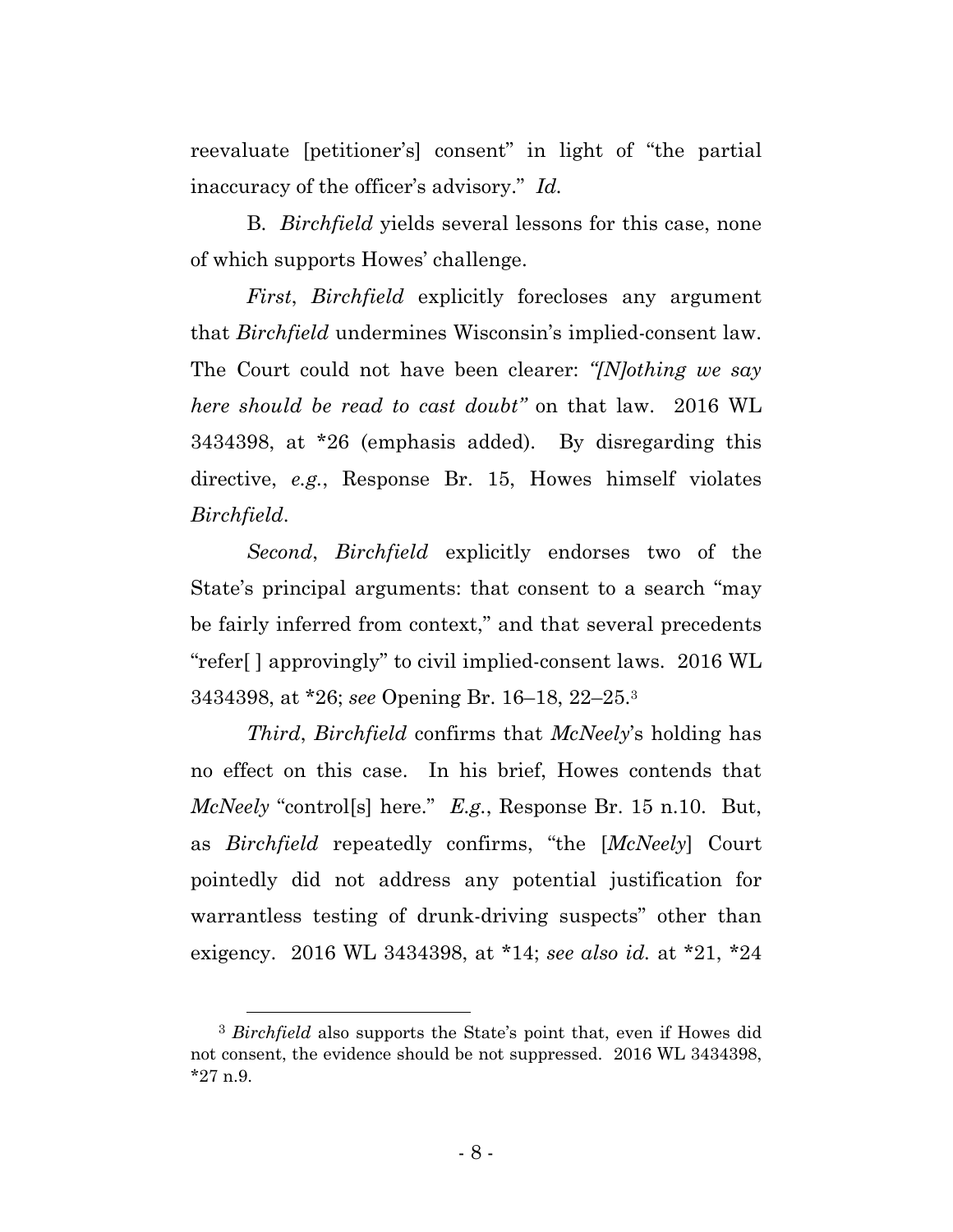(same). More importantly, even if *McNeely* does forbid any "per se or categorical" exception to the warrant requirement, Response Br. 17, the unconscious-driver provisions do not create one: because implied consent is revocable, and the presumption of implied consent rebuttable, a finding of consent in a given case is not automatic. *E.g.*, Opening Br. 40–41; *see infra* pp. 11–12.

*Fourth*, *Birchfield* shows that requiring a magistrate to approve blood draws of unconscious drivers would not serve the warrant requirement's two functions: (1) providing "an independent determination" of probable cause and (2) "limit[ing] the intrusion on privacy by specifying the scope of the search." 2016 WL 3434398, at \*22.4 Here, as in *Birchfield*, a warrant would serve neither end. First, "to persuade a magistrate that there is probable cause for a search warrant, the officer would typically recite the same facts that led the officer to find ... probable cause for arrest," and "[a] magistrate would be in a poor position to challenge such characterizations." *Id.* Second, "[i]n every case the scope of the warrant would simply be a BAC test of the arrestee"; a warrant would not limit the search's scope "at all." Thus, "requiring the police to obtain a warrant in

 <sup>4</sup> *Birchfield* states that there must be a "special need" for requiring warrants in these cases partly because of "t[he] burden" that processing warrant applications imposes on short-staffed, hard-to-reach local courts in mostly rural states, *id.* at \*22, such as Wisconsin, *see State v. Krajewski*, 2002 WI 97, ¶ 42 n.19, 255 Wis. 2d 98, 648 N.W.2d 385.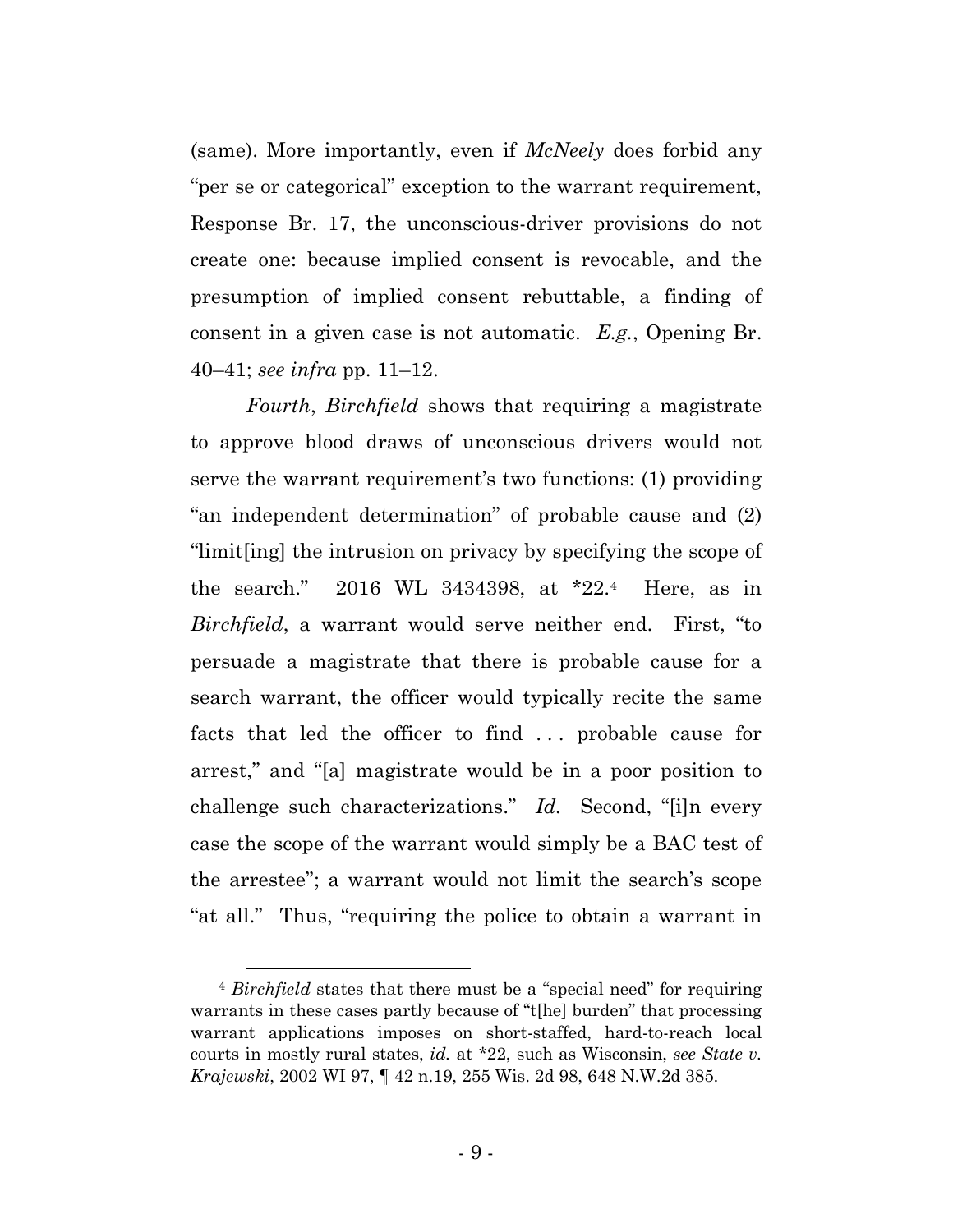every case would impose a substantial burden but no commensurate benefit." *Id.* 

*Fifth*, although *Birchfield* found blood tests "significantly more intrusive" than breath tests, the Court reached that judgment "in light of the availability of the less invasive alternative of a breath test." 2016 WL 3434398, at \*25. But since "the cooperation of the test subject is necessary" in breath tests, *id.* at \*7, they are unavailable in unconscious-driver situations. Also significant is that, while "the process" of blood draws "is not one [that many drivers] relish," *id.* at \*18, the *unconscious* subject is oblivious to the test and experiences no immediate discomfort, making the search less intrusive.5

## <span id="page-11-0"></span>**III. A Motorist's Consent Is Revocable, And The Presumption Of An Unconscious Motorist's Consent Is Rebuttable**

Howes asserts that the statute's presumption of an unconscious driver's implied consent is irrebuttable, which would mean that his implied consent under the statute is irrevocable. *E.g.*, Response Br. 1. He adds that the State's contrary position is somehow unconstitutional under the

 <sup>5</sup> By citing the *Birchfield* passage stating that, when the need to blood test an unconscious suspect arises, "the police may apply for a warrant if need be," *id.* at \*25, Howes again flouts *Birchfield*'s command that "*nothing*" in the opinion be read to cast constitutional doubt on this statute, *id.* at \*26 (emphasis added). He also overlooks the sentence's telling conditional—"*if need be*"—and its context, which compares the utility of blood and breath tests under the searchincident-to-arrest doctrine.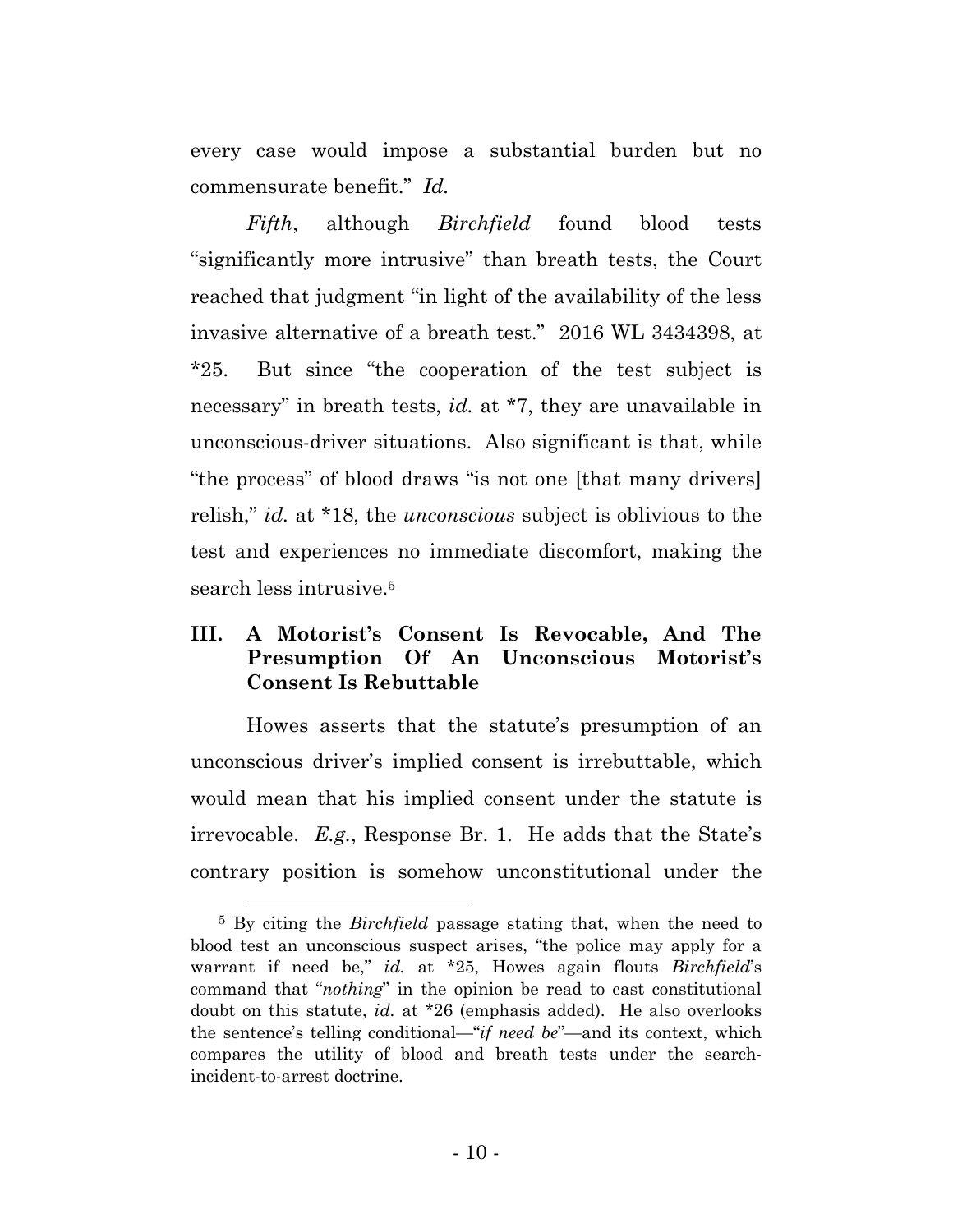Fourth Amendment. Response Br. 4 n.2. Both conclusions are incorrect.

Howes' position cannot be squared with the statute. Opening Br. 7, 27. The law plainly states that a conscious driver—notwithstanding the consent implied by his driving—may "refuse" to be tested, Wis. Stat. § 343.305(4), and thereby revoke the consent implied under § 343.305(2). Just as well, a conscious driver could revoke consent *before* becoming unconscious. Indeed, the unconscious-driver provisions suggest just that: until he is unconscious or otherwise incapable of revoking consent, a driver is capable of "withdrawing consent." *Id.* § 343.305(3)(ar), (3)(b). It would be a peculiar use of language to "presume" that a thing *had not* been done if that thing *could not* have been done in the first place. And because revocation is possible, it makes sense that the statute's "presum[ption]" of consent would be rebuttable, *id.* § 343.305(3)(ar), (3)(b); *see* Opening Br. 1, 7–8, 40–41, as statutory presumptions in Wisconsin generally are, *see* Wis. Stat. § 903.01; *id.* § 903.03(3).

It is *Howes'* position that would raise a constitutional doubt. Just as one has a right to consent to a search, one has a "right to withdraw one's consent to a search." *Carter*, 985 F.2d at 1097; *see United States v. Dyer*, 784 F.2d 812, 816 (7th Cir. 1986). Accordingly, reading Wisconsin's implied-consent law to permit drivers to withdraw consent not only respects the law's plain meaning but also avoids an utterly needless suggestion of "a constitutional conflict."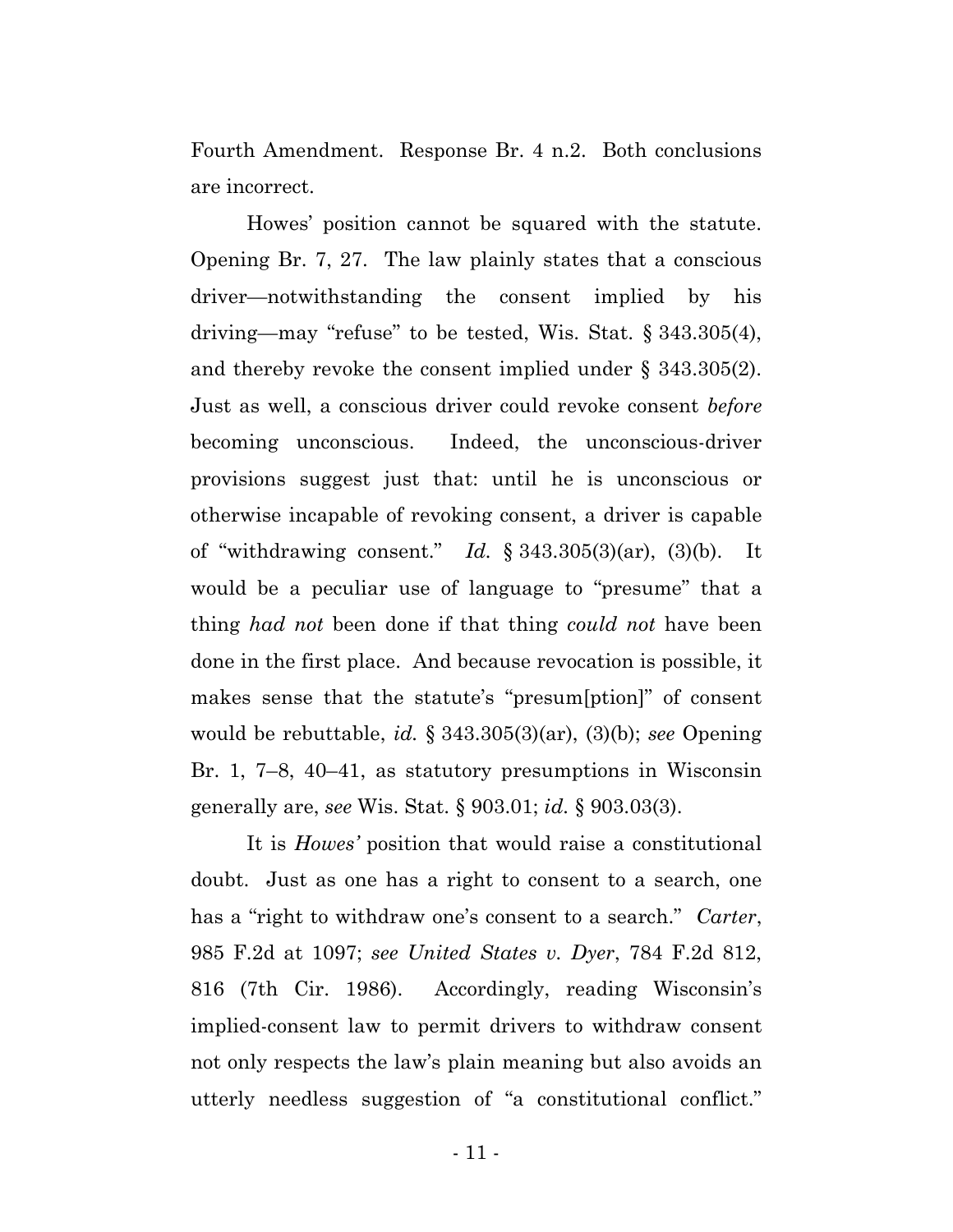*Milwaukee Branch of NAACP v. Walker*, 2014 WI 98, ¶ 64, 357 Wis. 2d 469, 851 N.W.2d 262.

#### <span id="page-13-0"></span>**IV. Howes' Out-Of-State Cases Do Not Help Him**

Howes' reliance on out-of-state cases is misplaced. Several come from jurisdictions that, unlike Wisconsin, make a driver's implied consent irrevocable—and so, in the parlance of Howes' *McNeely* argument, "per se." *E.g., Aviles v. Texas,* 443 S.W.3d 291, 292 (Tex. Ct. App. 2014); *Byars v. Nevada*, 336 P.3d 939, 945 (Nev. 2014); *South Dakota v. Fierro*, 853 N.W.2d 235, 237 n.2 (S.D. 2014); *see also Idaho v. Wulff*, 337 P.3d 575, 581–82 (Idaho 2014) (rejecting implied consent to the extent it is irrevocable). Several others lack precedential value. *E.g.*, *Kansas v. Dawes*, 2015 WL 5036690 (Kan. Ct. App. Aug. 21, 2015) (unpublished); *Minnesota v. Schlingmann*, 2016 WL 3461854 (Minn. Ct. App. June 27, 2016) (unpublished); *Colorado v. Schaufele*, 325 P.3d 1060 (Col. 2014) (plurality). In others, an appeal is pending. *See California v. Arredondo*, 245 Cal. App. 4th 186 (Cal. Ct. App. 2016), *review granted*, 371 P.3d 240 (Cal. 2016); *Williams v. Florida*, 167 So.3d 483 (Fla. Ct. App. 2015), *review granted*, 2015 WL 9594290 (Fla. Dec. 30, 2015). Still others are simply distinguishable. *E.g.*, *Arizona v. Butler*, 302 P.3d 609, 613 (Ariz. 2013) (turning in part on voluntariness of juvenile consent).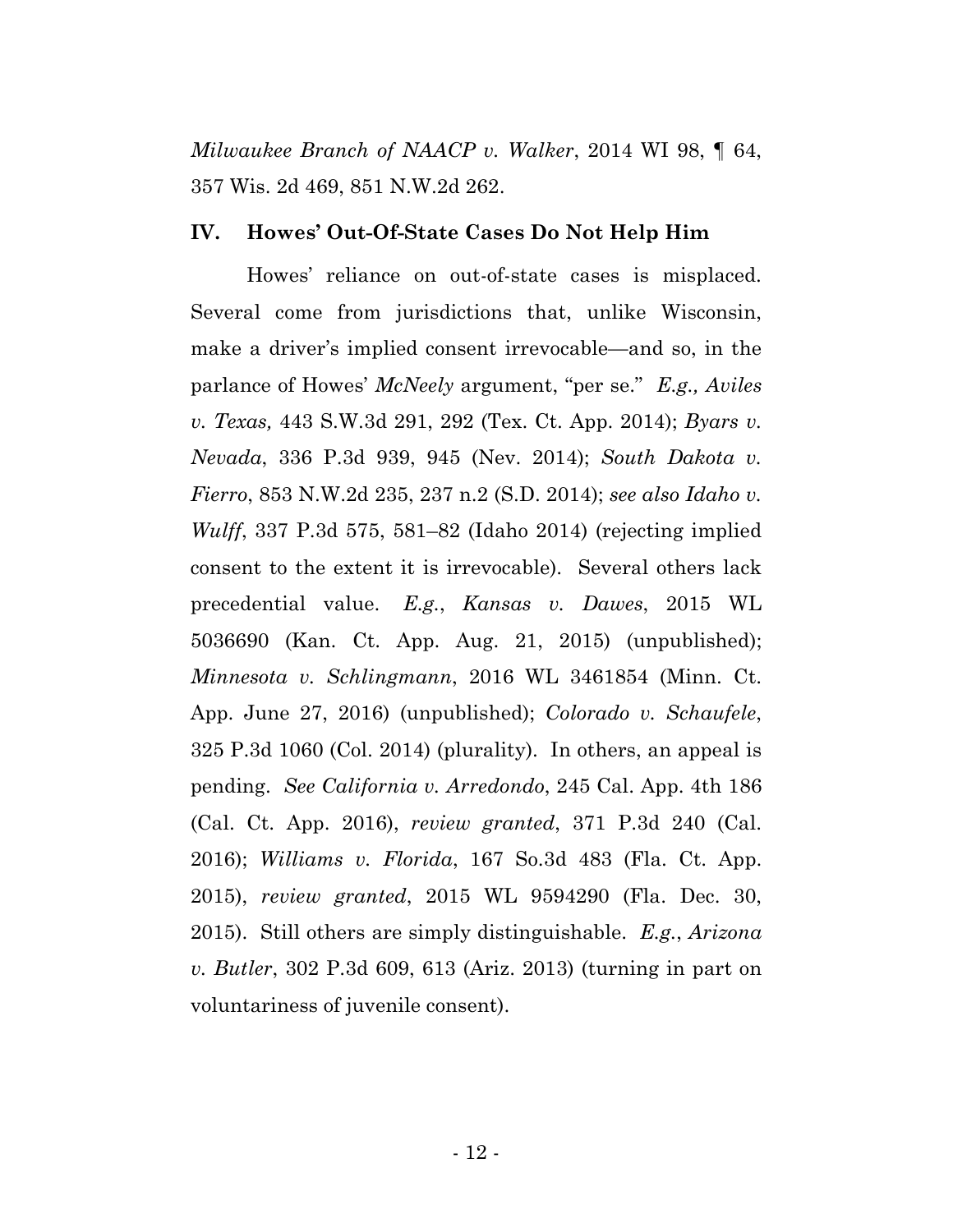## **CONCLUSION**

<span id="page-14-0"></span>The decision of the circuit court should be reversed.

Dated this 14th day of July, 2016.

Respectfully submitted,

BRAD D. SCHIMEL Attorney General

MISHA TSEYTLIN Solicitor General

RYAN J. WALSH Chief Deputy Solicitor General State Bar #1091821

Wisconsin Department of Justice 17 W. Main Street Post Office Box 7857 Madison, Wisconsin 53707-7857 (608) 267-1332 (608) 261-7206 (Fax) *walshrj@doj.state.wi.us* 

Attorneys for the State of Wisconsin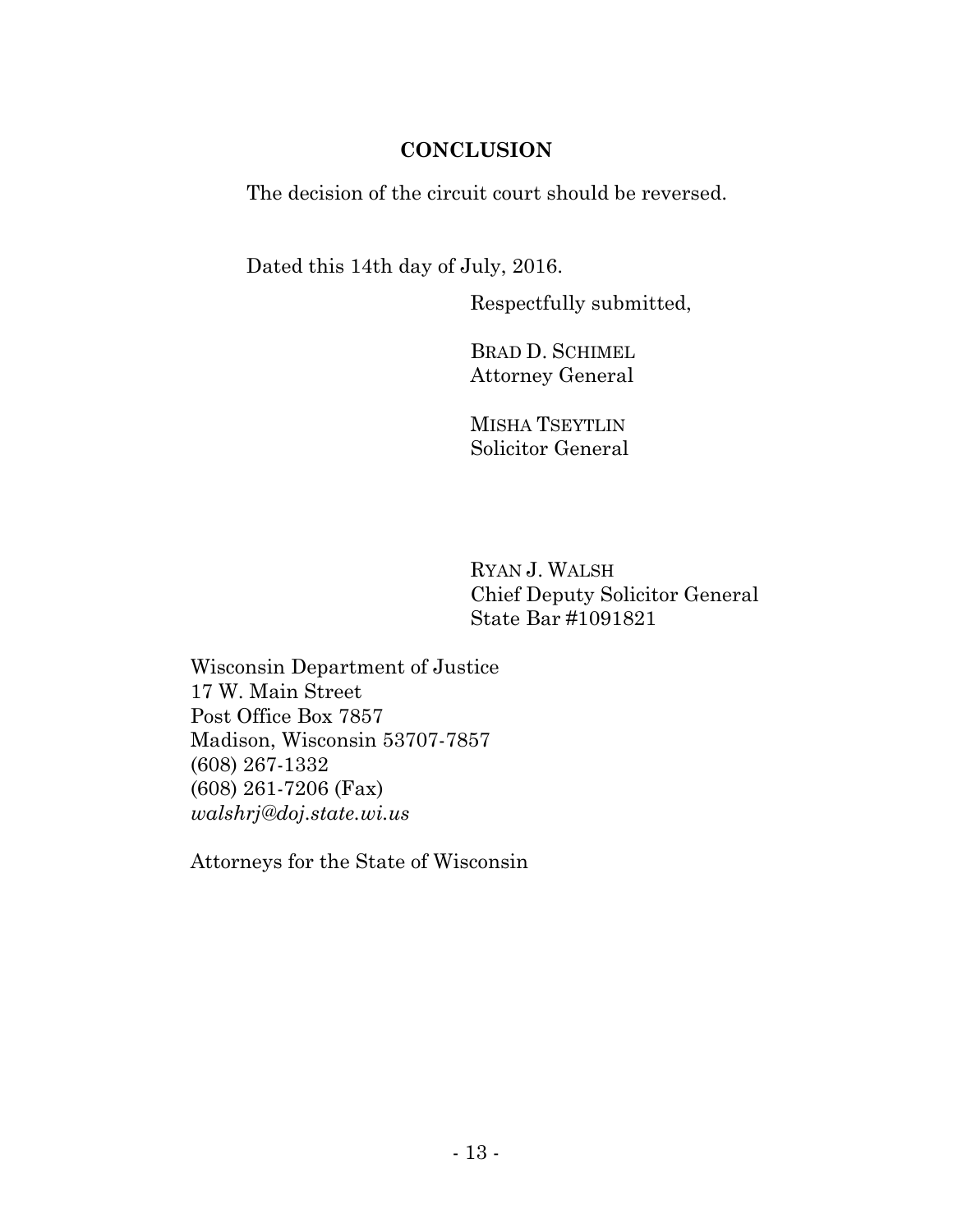## **CERTIFICATION**

I hereby certify that this brief conforms to the rules contained in Wis. Stat. § 809.19(8)(b), (c) for a brief produced with a proportional serif font. The length of this brief is 2,914 words.

Dated this 14th day of July, 2016.

RYAN J. WALSH Chief Deputy Solicitor General

\_\_\_\_\_\_\_\_\_\_\_\_\_\_\_\_\_\_\_\_\_\_\_\_\_\_\_